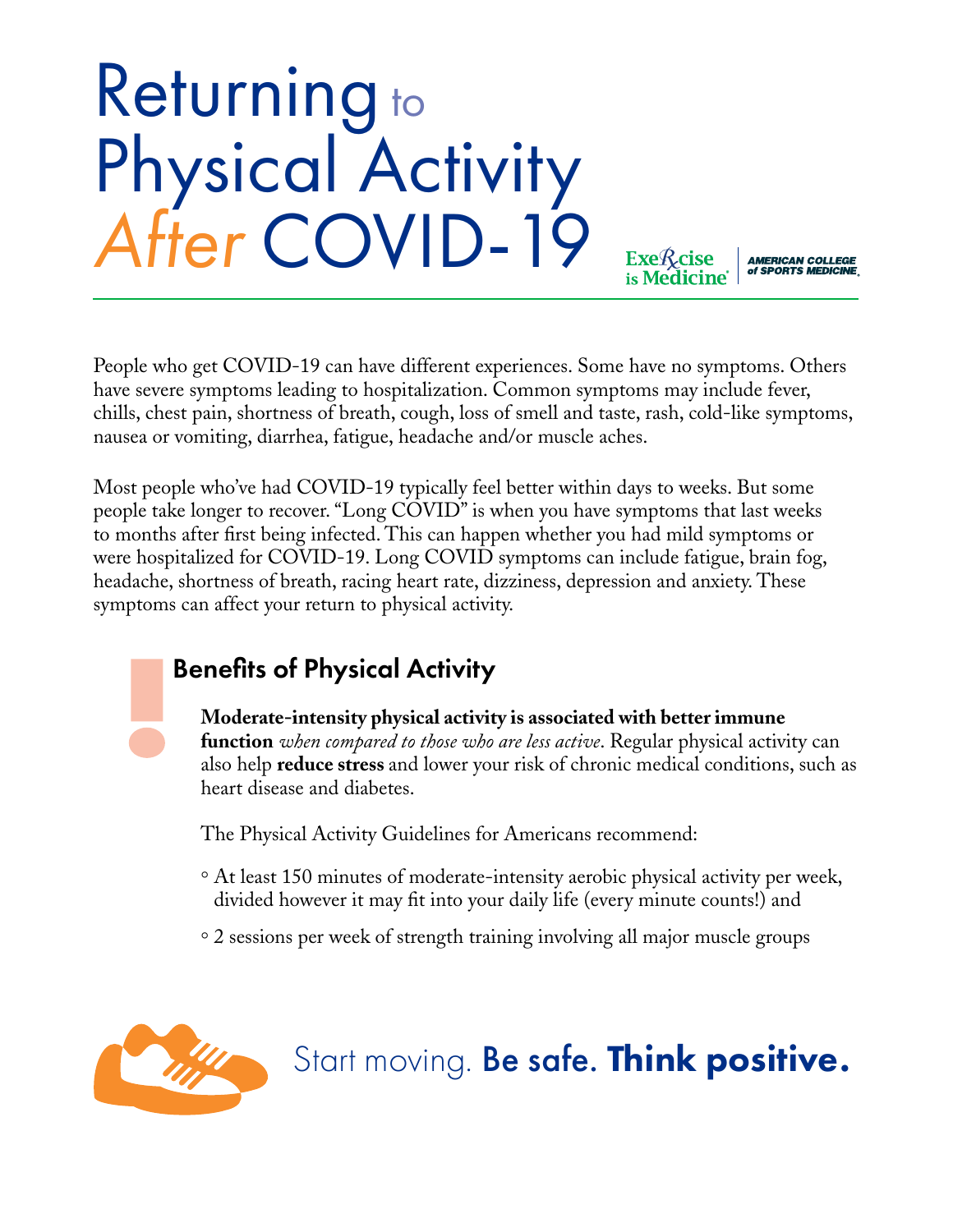Use a gradual approach. Start with light-intensity activity. Returning to physical activity too soon could increase health risks associated with COVID-19, particularly heart problems.

#### Return to Physical Activity Gradually

COVID-19 symptoms should be *completely gone for at least 7 days before returning to physical activity*.

- For the young and old, physical activity is important for recovery from COVID-19 and boosting the immune system.
- Those who are recovering from COVID-19 but without any symptoms can do light- to moderate-intensity exercise as tolerated.



Check with your doctor before doing moderate- to high-intensity exercise if you had or continue to have COVID-19 symptoms — especially those involving the heart or lungs (such as chest pain, shortness of breath, lightheadedness or racing heart rate). Anyone with severe symptoms or who was hospitalized for COVID-19 should get their doctor's approval before returning to physical activity at greater than light intensity.

#### Your physical activity plan may include aerobic, strength, balance and stretching exercises — as long as you've had no symptoms of COVID-19 for the past 7 days.

Start low. Go slow. Begin at 25% of your pre-COVID-19 activity level (distance, resistance and speed); or at a light intensity (you can carry on a conversation easily during the activity). Stay at that level for at least 7 days *without symptoms getting worse* before doing more.



Don't sit all day! For example: If you're at your computer or watching TV, get up periodically (or during every commercial) and do a lap around your home or an active chore. For example, throw some clothes in the laundry, do the dishes or take out the garbage. Stand up and move!

The next page outlines some strategies for gradually resuming physical activity after recovery from COVID-19…